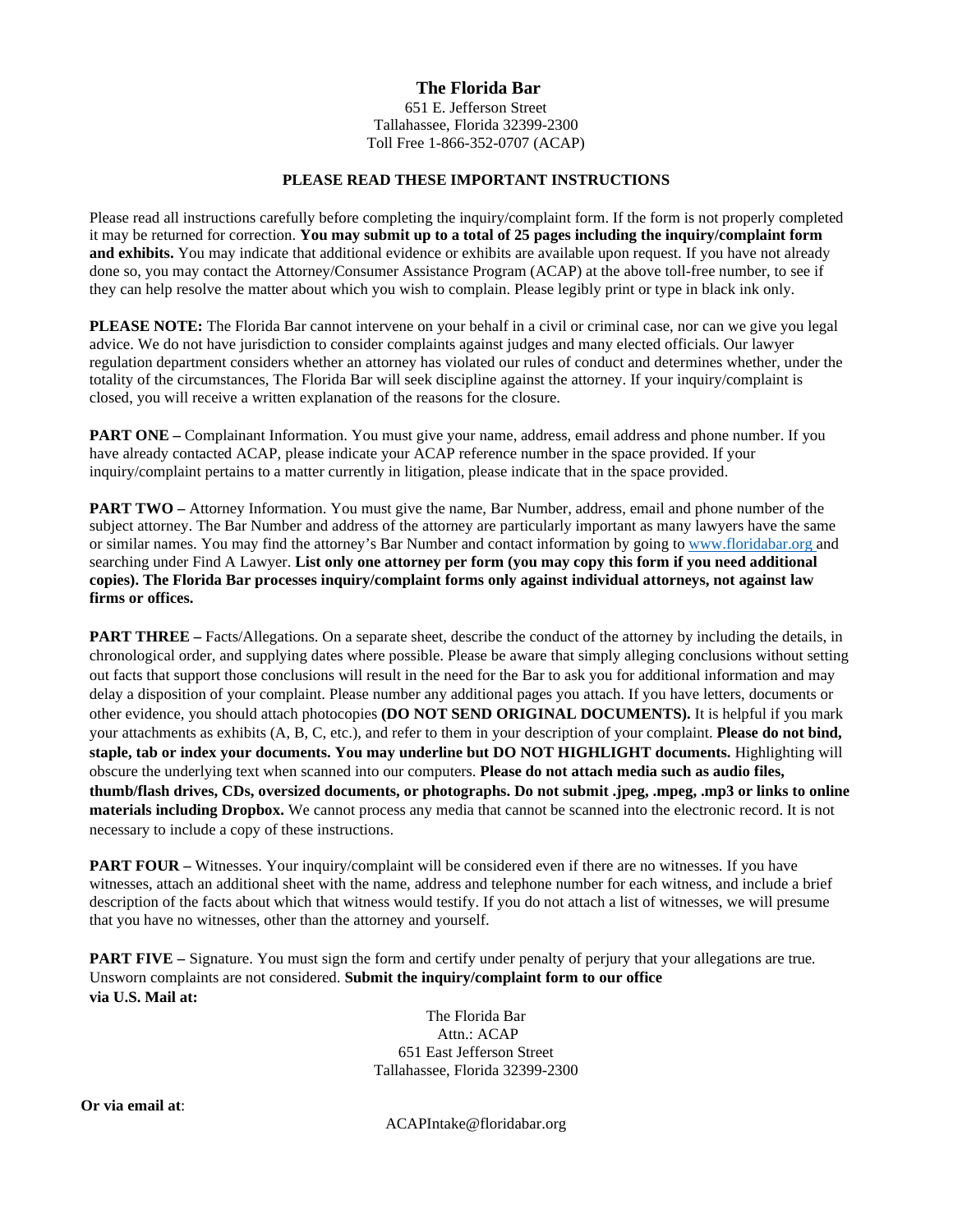### **IMPORTANT NOTICE FOR COMPLAINANTS AND RESPONDENT-ATTORNEYS**

### **MAILING AND EMAILING INSTRUCTIONS**

## **Materials Received That Do Not Comply With These Instructions May Be Returned Or Not Otherwise Incorporated Into The File**

 The Florida Bar converts its disciplinary files to electronic media. All submissions are scanned into an electronic record and hard copies are discarded. To help ensure the timely processing of inquiries/complaints, responses and rebuttals, please review the following instructions prior to providing your submission.

- documents or material available, please reference the documents and/or materials in your written and/or materials, a subsequent request will be sent to you. 1. Please limit your submission to **no more than 25 pages including exhibits**. If you have additional submission as available upon request. Should The Florida Bar need to obtain copies of any such documents
- 2. **Please do not bind, staple, tab or index your documents. You may underline but do not highlight documents under any circumstances. Please do not submit materials in color**. When documents are scanned in our disciplinary files, highlighting and color will obscure the underlying text.
- process any media which cannot be scanned into the electronic record. Do not submit .jpeg, .mpeg, .mp3, or links to online materials including Dropbox. 3. **Please do not attach media such as audio tapes, thumb/flash drives, CDs, or photographs.** We cannot
- 4. **Please do not submit your original supporting documents.** All documents will be discarded after scanning and we will not be able to return any originals submitted to our office. The only original documents that should be provided to our office are the inquiry/complaint form, response and certificate of disclosure.
- information should be redacted. Such information includes, but is not limited to, bank account numbers, records, grand jury records, and juvenile delinquency records. If information of this nature is important to your submission, please describe the nature of the information and indicate that it is available upon request. Bar counsel will contact you to make appropriate arrangements for the protection of any such information (to the extent permitted by law) as part of the investigation of the complaint. 5. **Whether you are a complainant or a respondent-attorney, please do not submit confidential or privileged information.** Documents submitted to our office become public record. (Respondent-attorneys may wish to consult Rule 4-1.6 (e) of the Rules Regulating The Florida Bar.) Confidential/privileged social security numbers, credit card account numbers, medical records, dependency matters, termination of parental rights, guardian ad litem records, child abuse records, adoption records, documents containing names of minor children, original birth and death certificates, biometric data such as fingerprints, Baker Act
- inquiry/complaint is closed by bar counsel, the complainant may request a review of the closure in 6. The review of inquiries and complaints is governed by Standing Board Policy 15.75. If the accordance with the policy.
- **7. Please provide your submission only one time. Do not submit duplicates via email, facsimile transmission or by any other means. Do not include these instructions. Respondent-attorneys do not need to include a copy of the complaint.**

 Please be aware that materials received that do not meet these instructions may be returned or not otherwise incorporated into the file. Thank you for your consideration in this respect.